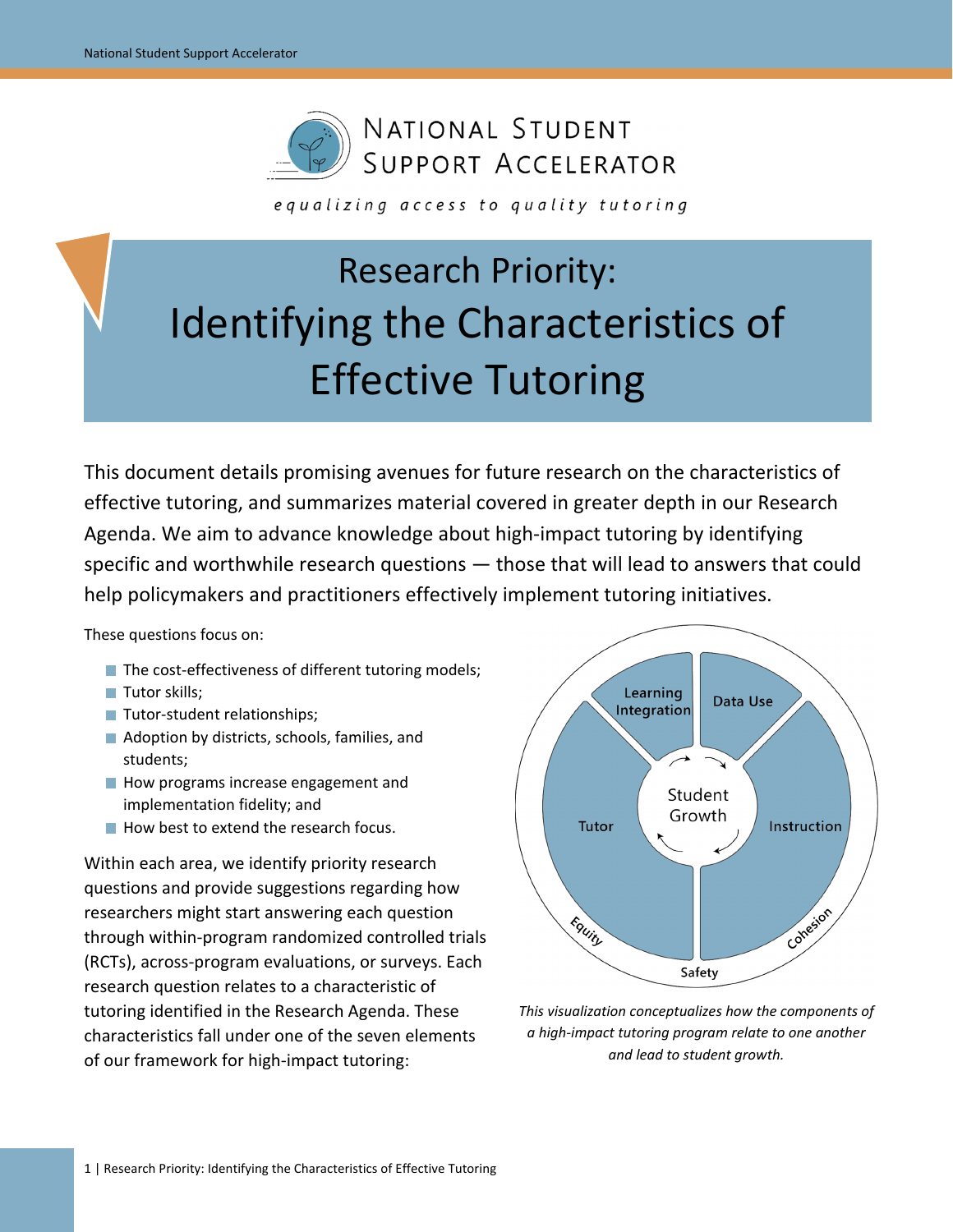## **Cost-Effectiveness**

**Overarching Question**: How can programs deliver tutoring in the most cost-effective way?

|                        | <b>INSTRUCTION</b>                                                                                                                             |                                                                                                                                                                                                                                                                                                       |                                                                                                                                                                                                                                                                                                       |  |
|------------------------|------------------------------------------------------------------------------------------------------------------------------------------------|-------------------------------------------------------------------------------------------------------------------------------------------------------------------------------------------------------------------------------------------------------------------------------------------------------|-------------------------------------------------------------------------------------------------------------------------------------------------------------------------------------------------------------------------------------------------------------------------------------------------------|--|
| <b>Characteristic</b>  | <b>Primary Research Question</b>                                                                                                               | <b>How to Test</b>                                                                                                                                                                                                                                                                                    | <b>Related RQs</b>                                                                                                                                                                                                                                                                                    |  |
| Student-Tutor<br>Ratio | What is the marginal change<br>in student learning when<br>the student-tutor ratio<br>increases by an additional<br>student (from 1:1 to 4:1)? | Within-Program RCT:<br>Randomly assign students to<br>tutoring groups with ratios<br>ranging from 1:1 to 4:1.                                                                                                                                                                                         | Do smaller student-tutor ratios<br>facilitate more positive tutor-<br>student relationships?<br>Do small group tutoring sessions<br>facilitate more positive peer<br>relationships than 1:1 tutoring<br>sessions?                                                                                     |  |
| Dosage                 | What is the marginal benefit<br>of increasing the number of<br>hours students spend with<br>tutors each week?                                  | Within-Program RCT:<br>Randomly assign students to<br>receive different numbers of<br>tutoring hours per week<br>within a program.                                                                                                                                                                    | Does the distribution of tutoring<br>dosage matter? Could tutors<br>and students meet for 2 hours,<br>1x per week and receive the<br>same benefits as tutors and<br>students who meet for 30<br>minutes, 4x per week?<br>Does the ideal session frequency<br>and length differ by age and<br>subject? |  |
| Delivery               | Can virtual tutoring be as<br>effective as in-person<br>tutoring?                                                                              | Within-Program RCT:<br>Randomly assign students to<br>receive tutoring in person,<br>virtually, or through a<br>combination of the two.<br>Across-Program Evaluation:<br>Conduct a multi-program<br>evaluation and compare the<br>differences between in-<br>person and virtual tutoring<br>programs. | What is the marginal impact of<br>in-person over virtual tutoring?<br>What is the marginal impact of<br>blended over virtual tutoring?<br>What is the marginal impact of<br>in-person over blended<br>tutoring?                                                                                       |  |
| Delivery               | Could synchronous tutoring<br>sessions involve<br>asynchronous instruction to<br>effectively increase student<br>learning?                     | Within-Program RCT:<br>Randomly assign students to<br>tutoring sessions that use<br>computer-assisted<br>instruction and those that do<br>not.                                                                                                                                                        | Does adding an asynchronous<br>component to tutoring allow for<br>a) employing lower-skilled<br>tutors and b) tutors to increase<br>their caseloads?                                                                                                                                                  |  |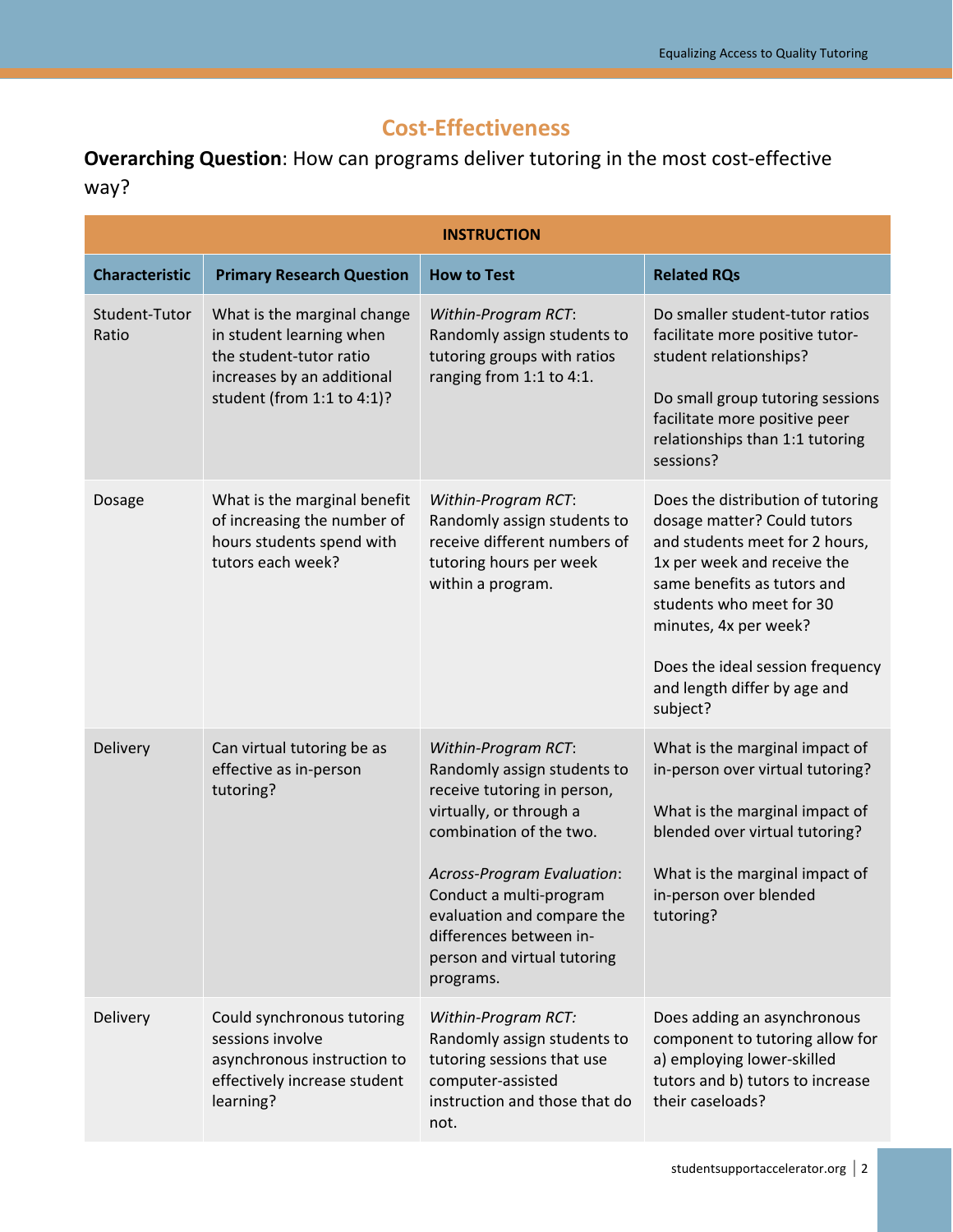| <b>TUTOR</b>                      |                                                                                                     |                                                                                                                                                                                                                                                                                 |                                                                                                                    |
|-----------------------------------|-----------------------------------------------------------------------------------------------------|---------------------------------------------------------------------------------------------------------------------------------------------------------------------------------------------------------------------------------------------------------------------------------|--------------------------------------------------------------------------------------------------------------------|
| <b>Characteristic</b>             | <b>Primary Research Question</b>                                                                    | <b>How to Test</b>                                                                                                                                                                                                                                                              | <b>Related RQs</b>                                                                                                 |
| <b>Tutor Type</b><br>and Training | What type and amount of<br>training do lower-skilled<br>tutors need to improve<br>student learning? | Within-Program RCT:<br>Randomly vary the length of<br>training tutors receive.<br><b>Across-Program Evaluation:</b><br>Conduct a multi-program<br>evaluation and compare<br>effectiveness among<br>programs with different<br>types of training (e.g., length,<br>focus, etc.). | Do certain tutor types benefit<br>more than others from training?<br>(e.g., volunteers and university<br>students) |

#### **Tutor Skills**

### **Overarching Question**: What makes for effective tutors?

| <b>TUTOR</b>          |                                                                            |                                                                                                                                                                                                                                                                                                |                                                                                                                                                                                                                                                                                                                                                                                                                                      |  |
|-----------------------|----------------------------------------------------------------------------|------------------------------------------------------------------------------------------------------------------------------------------------------------------------------------------------------------------------------------------------------------------------------------------------|--------------------------------------------------------------------------------------------------------------------------------------------------------------------------------------------------------------------------------------------------------------------------------------------------------------------------------------------------------------------------------------------------------------------------------------|--|
| <b>Characteristic</b> | <b>Primary Research Question</b>                                           | <b>How to Test</b>                                                                                                                                                                                                                                                                             | <b>Related RQs</b>                                                                                                                                                                                                                                                                                                                                                                                                                   |  |
| Tutor<br>Recruitment  | How effective are tutors<br>with different backgrounds?                    | Within-Program<br><b>Observational Evaluation:</b><br>Compare the effectiveness of<br>different tutors within the<br>same program.<br><b>Across-Program Evaluation:</b><br>Conduct a multi-program<br>evaluation comparing<br>student learning outcomes<br>by minimum tutor<br>qualifications. | Are tutoring programs more<br>effective when they require<br>tutors to have a minimum level<br>of education?<br>Are college students, recent<br>college graduates, and seniors<br>equally effective tutors?<br>Are tutors who have degrees in<br>the subjects they are teaching<br>more effective (particularly at<br>the high school level)?<br>Do entrance exams for tutors<br>improve the effectiveness of a<br>tutoring program? |  |
| <b>Tutor Support</b>  | Does ongoing support<br>enhance the effectiveness<br>of tutoring programs? | Within-Program RCT:<br>Randomly assign tutors to<br>receive high levels of support                                                                                                                                                                                                             |                                                                                                                                                                                                                                                                                                                                                                                                                                      |  |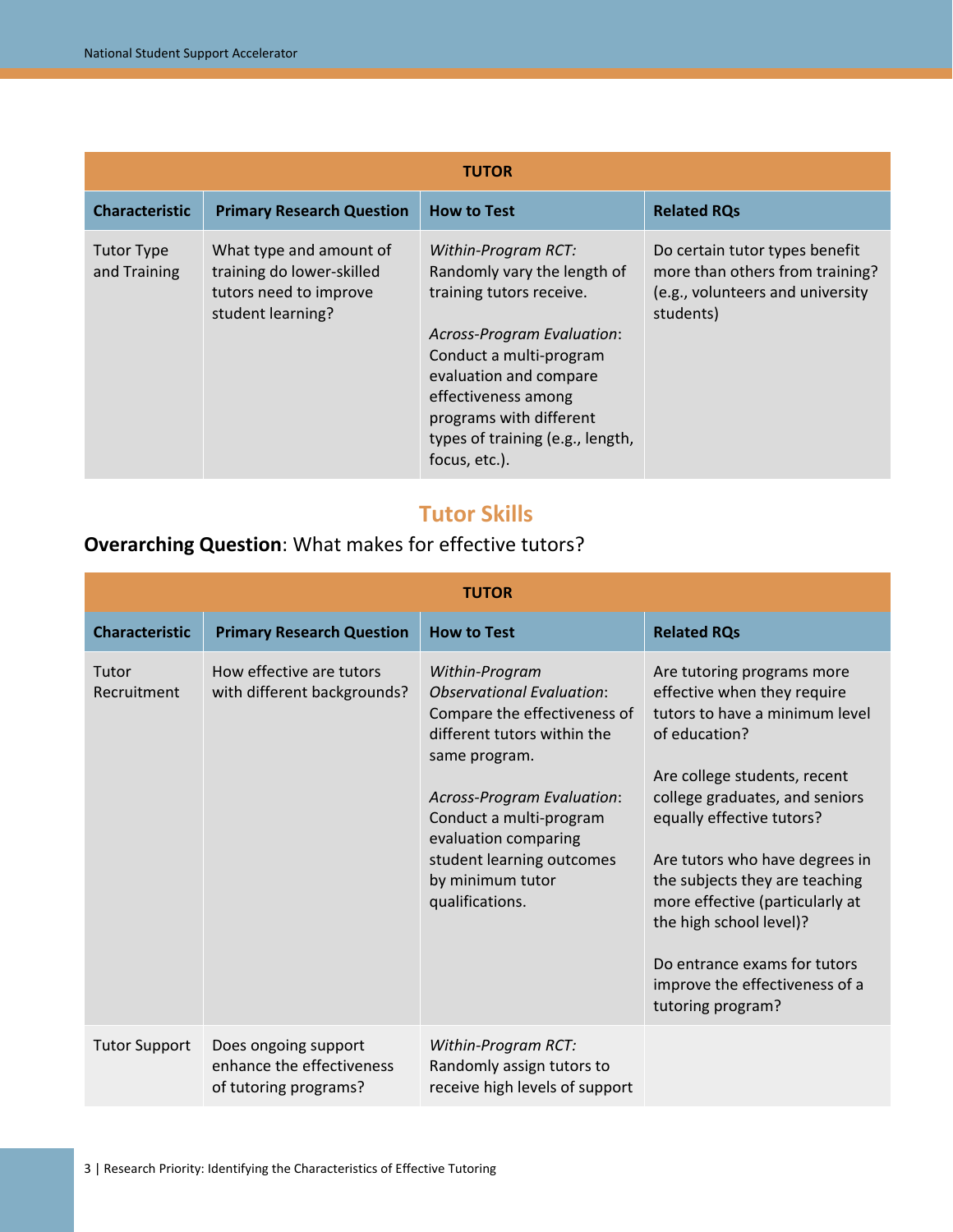|                    |                                                                                                               | for the duration of the<br>program versus low levels of<br>support.                                                                                                                                                                                                                                                                                                                                                   |                                                                                                                                                                                                                                                                                          |
|--------------------|---------------------------------------------------------------------------------------------------------------|-----------------------------------------------------------------------------------------------------------------------------------------------------------------------------------------------------------------------------------------------------------------------------------------------------------------------------------------------------------------------------------------------------------------------|------------------------------------------------------------------------------------------------------------------------------------------------------------------------------------------------------------------------------------------------------------------------------------------|
| Tutor<br>Oversight | Are tutoring programs more<br>effective when they<br>incorporate accountability<br>measures for their tutors? | Within-Program RCT:<br>Randomly vary the types of<br>tutor oversight (e.g., firing,<br>standards, observations,<br>incentives, etc.) tutors<br>receive across tutoring sites.<br>Across-Program Evaluation:<br>Conduct a multi-program<br>evaluation and compare<br>effectiveness among<br>programs with different<br>types of tutor oversight (e.g.,<br>firing, standards,<br>observations, incentives,<br>$etc.$ ). | Are tutoring programs more<br>effective when they set<br>consequential standards for<br>their tutors?<br>Are tutoring programs more<br>effective when tutors' behaviors<br>are incentivized?<br>Are tutoring programs more<br>effective when student learning<br>gains are incentivized? |

#### **Tutor-Student Relationships**

**Overarching Question**: How can tutoring programs facilitate strong relationships between students and their tutors in the service of improving learning?

| <b>INSTRUCTION</b>    |                                                                                                                |                                                                                                                                                                                                                                                                                                                                           |                                                                                                                                                                                          |  |
|-----------------------|----------------------------------------------------------------------------------------------------------------|-------------------------------------------------------------------------------------------------------------------------------------------------------------------------------------------------------------------------------------------------------------------------------------------------------------------------------------------|------------------------------------------------------------------------------------------------------------------------------------------------------------------------------------------|--|
| <b>Characteristic</b> | <b>Primary Research Question</b>                                                                               | <b>How to Test</b>                                                                                                                                                                                                                                                                                                                        | <b>Related RQs</b>                                                                                                                                                                       |  |
| Tutor<br>Consistency  | Does having a consistent<br>tutor for the program<br>duration improve the<br>effectiveness of the<br>tutoring? | Within-Program RCT:<br>Randomly assign students<br>to meet consistently with<br>one tutor or interact with<br>multiple tutors over the<br>duration of the program.<br>Across-Program<br>Evaluation:<br>Conduct a multi-program<br>evaluation and compare<br>the differences between<br>those that use consistent<br>versus varied tutors. | Does "looping" students with<br>tutors across semesters or<br>years improve student<br>outcomes?<br>Is "looping" more effective<br>during major transitions (e.g.,<br>8th to 9th grade)? |  |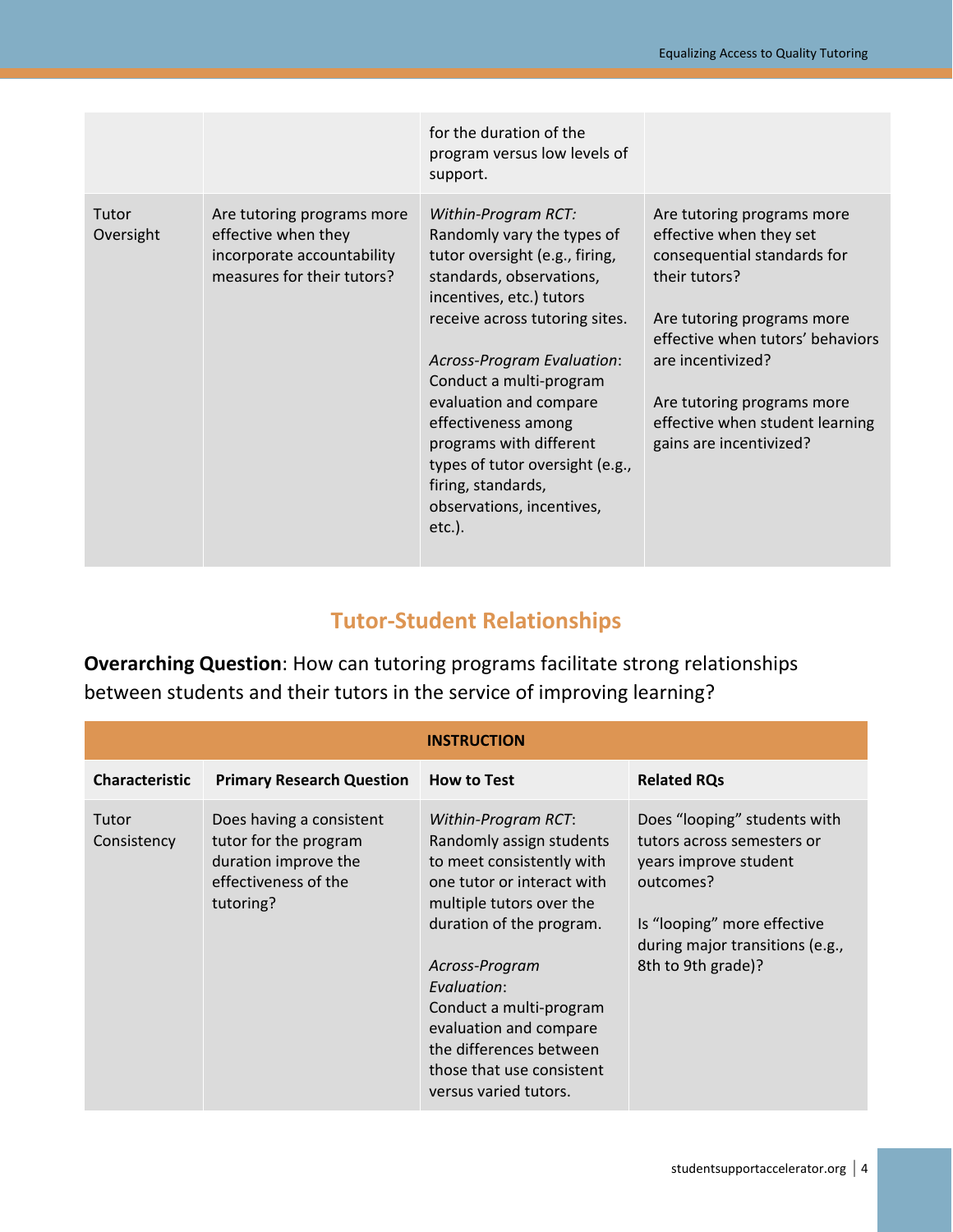| Tutor-Student<br>Relationship | Does intentionally<br>embedding relationship-<br>building content in tutoring<br>sessions improve student<br>outcomes? | Within-Program RCT:<br>Randomly assign tutors to<br>embed relationship-<br>building content into<br>tutoring sessions. | Do improved relationships<br>between tutors and students<br>lead to greater student<br>learning?                      |
|-------------------------------|------------------------------------------------------------------------------------------------------------------------|------------------------------------------------------------------------------------------------------------------------|-----------------------------------------------------------------------------------------------------------------------|
| Tutor-Student<br>Relationship | Does matching tutors and<br>students on demographics<br>(e.g., race) improve student<br>outcomes?                      | Within-Program RCT:<br>Randomly assign tutor-<br>student matches based on<br>demographic matches or<br>not.            | What is the marginal impact of<br>demographic-matching when<br>programs focus explicitly on<br>relationship-building? |

## **Adoption by Stakeholders**

**Overarching Question**: How can we increase adoption of tutoring programs among districts, schools, teachers, parents, and students?

| <b>PROGRAM FOCUS</b>                  |                                                                                                                               |                                                                                                                                                                                                                                                                                                                                                                                                                                                                                                                                        |                                                                                 |  |
|---------------------------------------|-------------------------------------------------------------------------------------------------------------------------------|----------------------------------------------------------------------------------------------------------------------------------------------------------------------------------------------------------------------------------------------------------------------------------------------------------------------------------------------------------------------------------------------------------------------------------------------------------------------------------------------------------------------------------------|---------------------------------------------------------------------------------|--|
| <b>Characteristic</b>                 | <b>Primary Research Question</b>                                                                                              | <b>How to Test</b>                                                                                                                                                                                                                                                                                                                                                                                                                                                                                                                     | <b>Related RQs</b>                                                              |  |
| Students:<br>Who gets the<br>tutoring | Are the potential benefits<br>from universal tutoring<br>programs too costly<br>compared to need-driven<br>tutoring programs? | Within-Program RCT:<br>Randomly vary the cut-off<br>point for receiving tutoring<br>(e.g., based on a test score<br>or continuous grading<br>score) to determine who<br>receives the tutoring.<br>Within-Program RCT:<br>Randomly assign tutoring<br>sites to provide tutoring<br>for a sub-group of students<br>or make tutoring available<br>to all students, holding<br>other aspects of the<br>program design constant.<br>Across-Program<br>Evaluation:<br>Conduct a multi-program<br>evaluation and compare<br>engagement across | Do universal tutoring programs<br>improve students' perceptions<br>of tutoring? |  |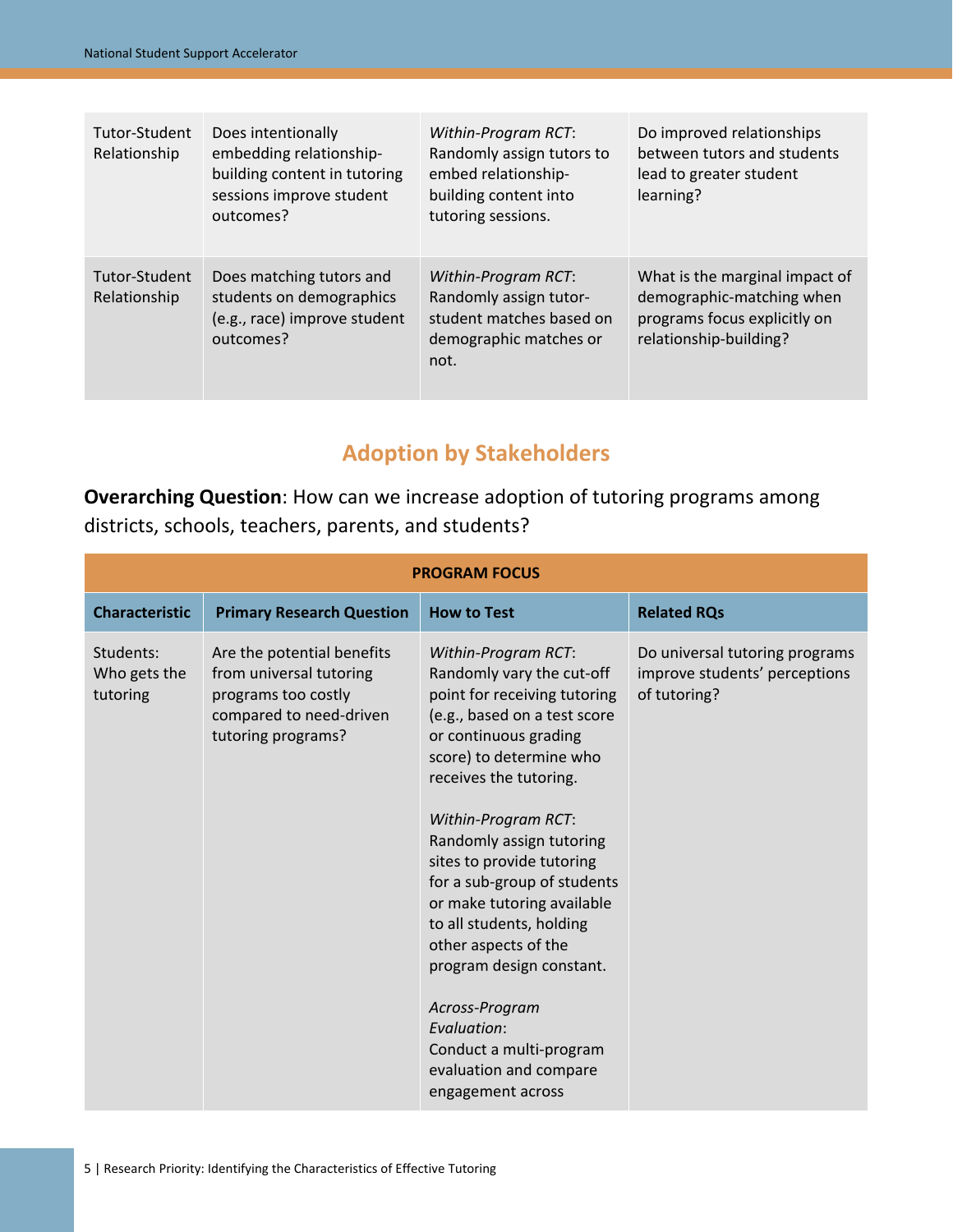|                                                 |                                                                                                                                                                                                                 | different tutoring program<br>recruitment strategies.                                                                                                                                                                                                                                                                                                                                                                                                                           |                                                                                                                                      |  |
|-------------------------------------------------|-----------------------------------------------------------------------------------------------------------------------------------------------------------------------------------------------------------------|---------------------------------------------------------------------------------------------------------------------------------------------------------------------------------------------------------------------------------------------------------------------------------------------------------------------------------------------------------------------------------------------------------------------------------------------------------------------------------|--------------------------------------------------------------------------------------------------------------------------------------|--|
| <b>LEARNING INTEGRATION</b>                     |                                                                                                                                                                                                                 |                                                                                                                                                                                                                                                                                                                                                                                                                                                                                 |                                                                                                                                      |  |
| <b>Characteristic</b>                           | <b>Primary Research Question</b>                                                                                                                                                                                | <b>How to Test</b>                                                                                                                                                                                                                                                                                                                                                                                                                                                              | <b>Related RQs</b>                                                                                                                   |  |
| Take-up:<br>Opt-in vs.<br>Opt-out<br>Enrollment | Are tutoring interventions<br>that require parents to opt-<br>in their students less<br>effective at increasing<br>overall student learning<br>than those that are<br>mandated, or have an opt-<br>out feature? | Within-Program RCT:<br>Randomly assign students<br>to programs in which their<br>parents have to either opt-<br>in or opt-out.<br>Across-Program<br>Evaluation:<br>Conduct a multi-program<br>evaluation and compare<br>adoption between<br>programs that use opt-in<br>versus opt-out enrollment.                                                                                                                                                                              |                                                                                                                                      |  |
| Take-up:<br>Recruitment<br><b>Strategies</b>    | Are certain recruitment<br>strategies more effective at<br>getting sites (districts,<br>schools) to enroll in tutoring<br>intervention programs?                                                                | Within-Program RCT:<br>Randomly vary the<br>recruitment strategies<br>used on tutoring sites.<br>Across-Program<br>Evaluation:<br>Conduct a multi-program<br>evaluation and compare<br>program adoption across<br>different tutoring program<br>recruitment strategies.<br>Survey:<br>Conduct a survey of school<br>leaders varying the<br>presentation of potential<br>tutoring program<br>descriptions and compare<br>expressed<br>interest/requests for more<br>information. |                                                                                                                                      |  |
| Setting                                         | How much more effective<br>are during-school tutoring<br>programs than out-of-<br>school tutoring programs?                                                                                                     | Within-Program RCT:<br>Randomly vary whether<br>students receive the<br>tutoring sessions during                                                                                                                                                                                                                                                                                                                                                                                | How much more effective at<br>increasing student learning are<br>mandatory tutoring programs<br>than voluntary tutoring<br>programs? |  |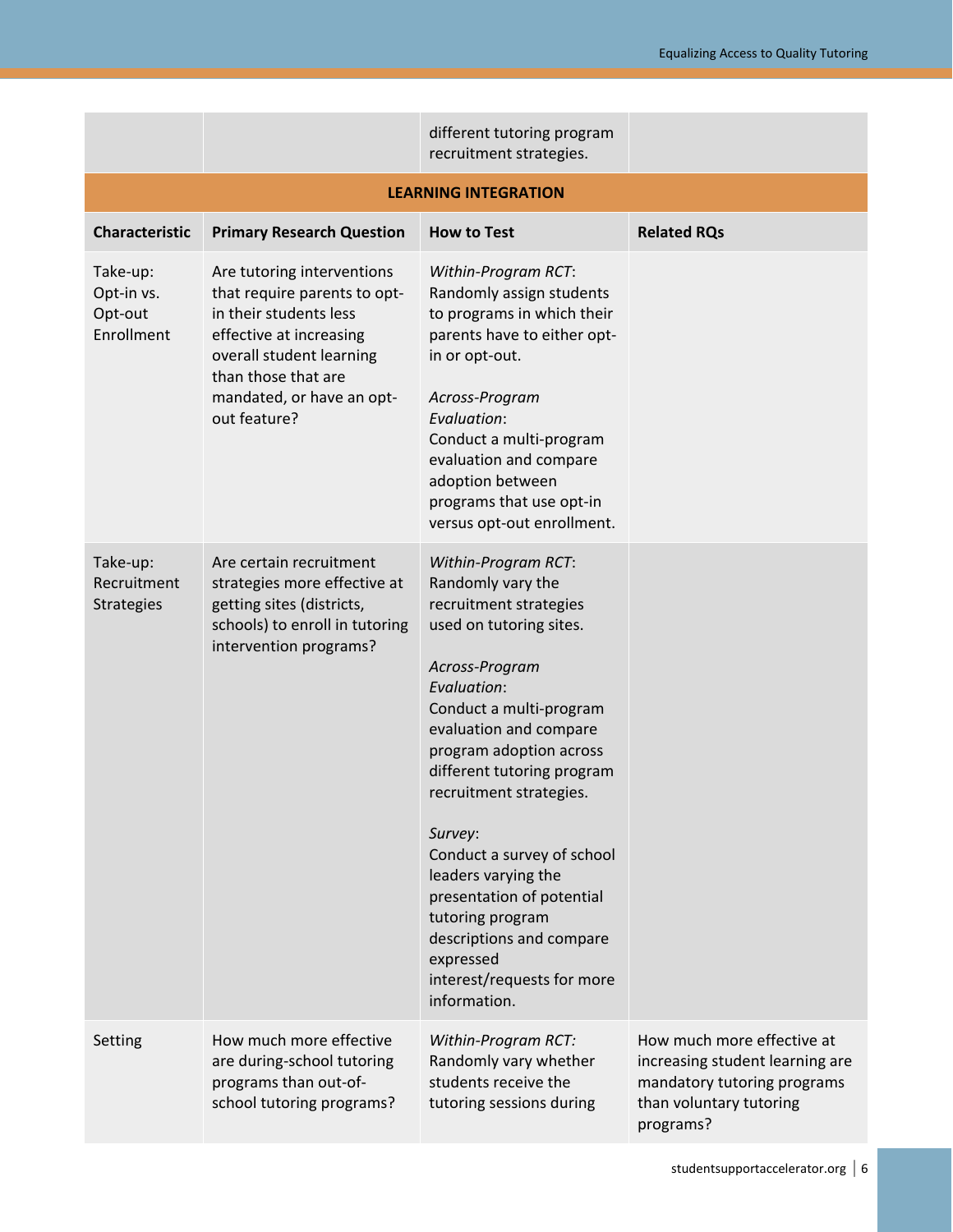|                         |                                                                                                                                | school time or out-of-<br>school time.<br>Across-Program<br>Evaluation:<br>Conduct a multi-program<br>evaluation and compare<br>the effectiveness of<br>programs that are during<br>school versus out-of-<br>school. | Does the increase of student<br>learning associated with in-<br>school tutoring justify the<br>additional costs?<br>Does during-school tutoring<br>result in more engagement<br>among students than out-of-<br>school tutoring? |
|-------------------------|--------------------------------------------------------------------------------------------------------------------------------|----------------------------------------------------------------------------------------------------------------------------------------------------------------------------------------------------------------------|---------------------------------------------------------------------------------------------------------------------------------------------------------------------------------------------------------------------------------|
| Curricular<br>Alignment | To what extent is tutoring<br>more effective when the<br>tutoring session content<br>aligns with students' core<br>curriculum? | Across-Program<br>Evaluation:<br>Conduct a multi-program<br>evaluation and compare<br>effectiveness between<br>programs that have<br>standalone curricula and<br>those that have systems<br>for aligning content.    | What is the best way to<br>measure the degree of<br>alignment between tutoring<br>content and students' core<br>curriculum?                                                                                                     |

## **How Programs Increase Engagement and Implementation Fidelity**

**Overarching Question**: How can we increase engagement and implementation fidelity in tutoring programs among districts, schools, teachers, parents, and students?

| <b>LEARNING INTEGRATION</b> |                                                                                                              |                                                                                                                                                                                                                                                                                        |                                                                                                      |  |
|-----------------------------|--------------------------------------------------------------------------------------------------------------|----------------------------------------------------------------------------------------------------------------------------------------------------------------------------------------------------------------------------------------------------------------------------------------|------------------------------------------------------------------------------------------------------|--|
| <b>Characteristic</b>       | <b>Primary Research Question</b>                                                                             | <b>How to Test</b>                                                                                                                                                                                                                                                                     | <b>Related RQs</b>                                                                                   |  |
| School<br>Engagement        | Are tutoring programs more<br>effective when resources<br>are dedicated to connecting<br>them to the school? | Within-Program RCT:<br>Randomly vary whether<br>tutoring sites have a school-<br>based coordinator.<br><b>Across-Program Evaluation:</b><br>Conduct a multi-program<br>evaluation and compare<br>effectiveness between<br>programs that employ<br>school-based coordinators<br>or not. | Does school engagement with<br>the tutoring program improve<br>teachers' perceptions of<br>tutoring? |  |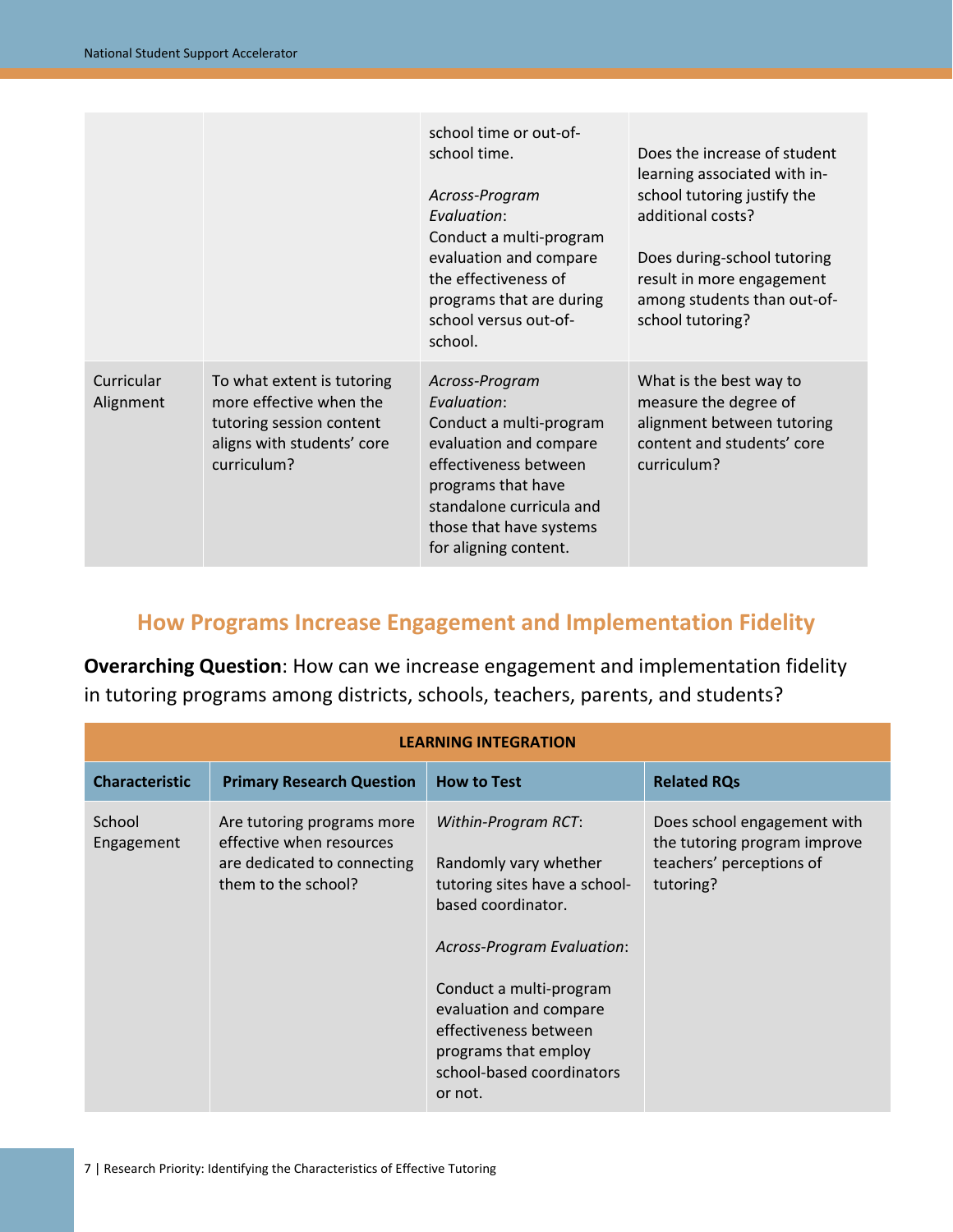| Teacher<br>Engagement | Does more tutor-teacher<br>interaction result in better<br>student outcomes?                  | Within-Program RCT:<br>Randomly vary whether<br>tutoring sites facilitate<br>communication between<br>teachers and tutors.<br>Across-Program Evaluation:<br>Conduct a multi-program<br>evaluation and compare<br>effectiveness between<br>programs that actively<br>connect tutors and<br>teachers. | Does teacher engagement with<br>the tutoring program improve<br>teachers' perceptions of<br>tutoring?<br>Does teacher engagement with<br>the tutoring program improve<br>students' perceptions of<br>tutoring? |
|-----------------------|-----------------------------------------------------------------------------------------------|-----------------------------------------------------------------------------------------------------------------------------------------------------------------------------------------------------------------------------------------------------------------------------------------------------|----------------------------------------------------------------------------------------------------------------------------------------------------------------------------------------------------------------|
| Family<br>Engagement  | Does increased family<br>engagement with the<br>tutoring program improve<br>student outcomes? | Within-Program RCT:<br>Randomly assign students to<br>have their parent receive<br>information on the tutoring<br>program or not.                                                                                                                                                                   | Does parental engagement in<br>the tutoring program improve<br>students' perceptions of<br>tutoring?                                                                                                           |

#### **How Best to Extend the Research Focus**

**Overarching Question**: How can we learn more about the multifaceted benefits of tutoring?

| <b>Expanding Outcome Measures</b> |                                                                         |                                                                                                                                    |                                                                                                                                                                                                               |
|-----------------------------------|-------------------------------------------------------------------------|------------------------------------------------------------------------------------------------------------------------------------|---------------------------------------------------------------------------------------------------------------------------------------------------------------------------------------------------------------|
| <b>Characteristic</b>             | <b>Primary Research Question</b>                                        | <b>How to Test</b>                                                                                                                 | <b>Related RQs</b>                                                                                                                                                                                            |
|                                   | Do tutoring programs<br>improve outcomes beyond<br>student test scores? | Within-Program RCT:<br>Randomly assign students to<br>receive tutoring or not and<br>assess a wide variety of<br>student outcomes. | Does tutoring improve<br>motivation, result in more<br>positive relationships,<br>encourage advanced course-<br>taking, reduce absenteeism,<br>reduce disciplinary actions, and<br>lower dropout rates, etc.? |
|                                   |                                                                         | <b>Long-Term Outcomes</b>                                                                                                          |                                                                                                                                                                                                               |
|                                   | Does higher-dosage tutoring<br>result in longer-term<br>outcomes?       | Within-Program RCT:<br>Randomly assign students to<br>receive different durations<br>of tutoring (e.g., one year,                  | How long do the effects from<br>tutoring persist?<br>How do different tutoring<br>program characteristics                                                                                                     |